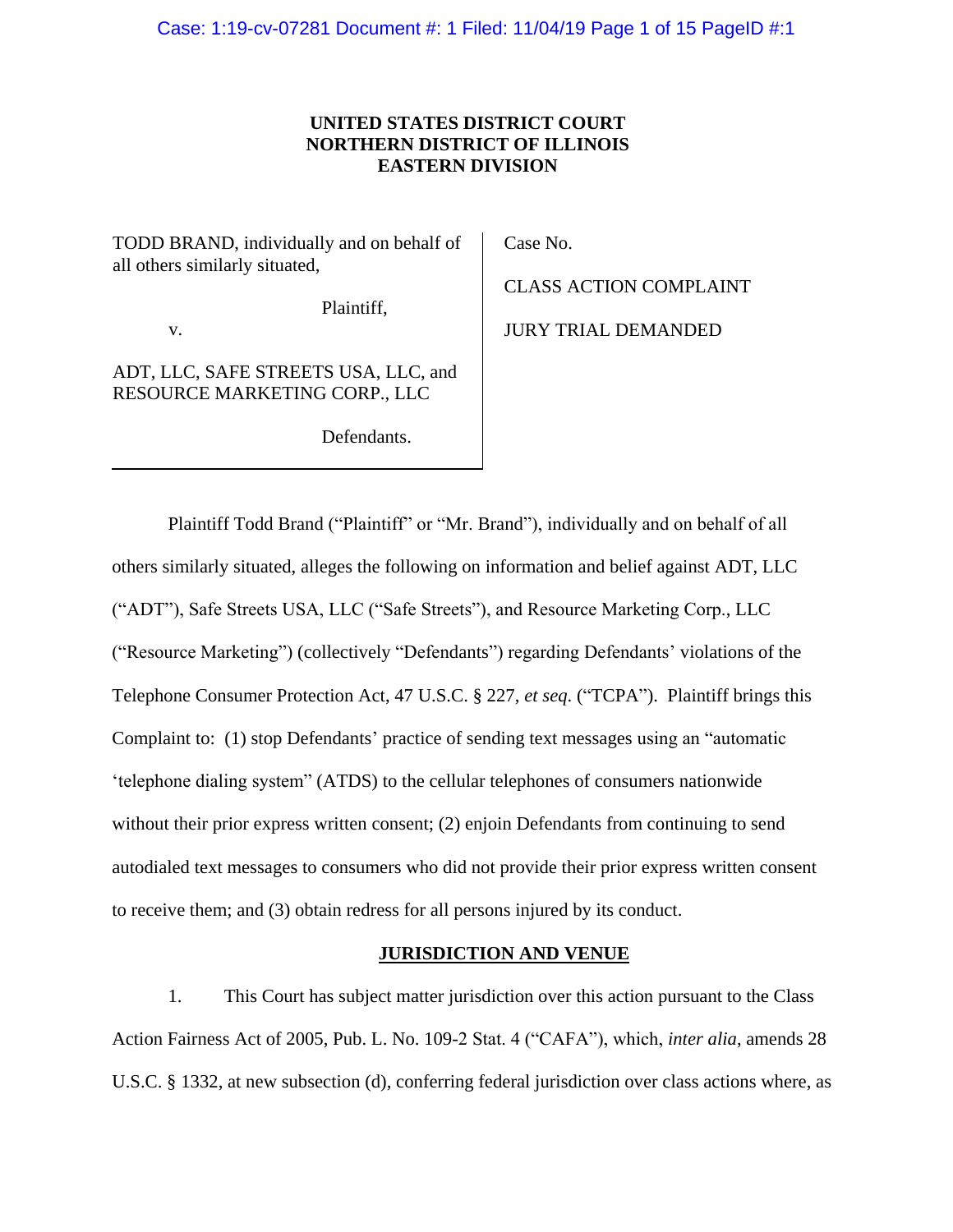### Case: 1:19-cv-07281 Document #: 1 Filed: 11/04/19 Page 2 of 15 PageID #:1

here: (a) there are 100 or more members in the proposed class; (b) some members of the proposed Class have a different citizenship from Defendants; and (c) the claims of the proposed class members exceed the sum or value of five million dollars (\$5,000,000) in aggregate. *See* 28 U.S.C. § 1332(d)(2) and (6).

2. This Court also has federal question jurisdiction pursuant to 28 U.S.C. § 1331 because this action involves violations of a federal statute, the TCPA.

3. This Court has personal jurisdiction over Defendants because the wrongful conduct giving rise to this case occurred in, was directed to, and/or emanated from this District.

4. Venue is proper in this District under 28 U.S.C. § 1391(b) because Plaintiff resides in this District and because the wrongful conduct giving rise to this case occurred in, was directed to, and/or emanated from this District.

#### **PARTIES**

5. Plaintiff Todd Brand is, and at all times mentioned herein was, a resident of Buffalo Grove, Illinois, and a citizen of the State of Illinois.

6. Defendant ADT, LLC is a Delaware corporation with its principal place of business located at 1501 Yamato Road, Boca Raton, Florida 33431. ADT conducts business in this District and throughout the United States. During all times relevant to Plaintiff's claims, ADT directed and authorized all of the unlawful text messages described herein, and was intimately involved in the program to send these texts, including the selection of the calling equipment. Defendant ADT was the guiding spirit and central figure behind these unlawful messages being sent in the matter they were. The unlawful messages were sent for ADT's benefit and for the express purpose of promoting ADT's services.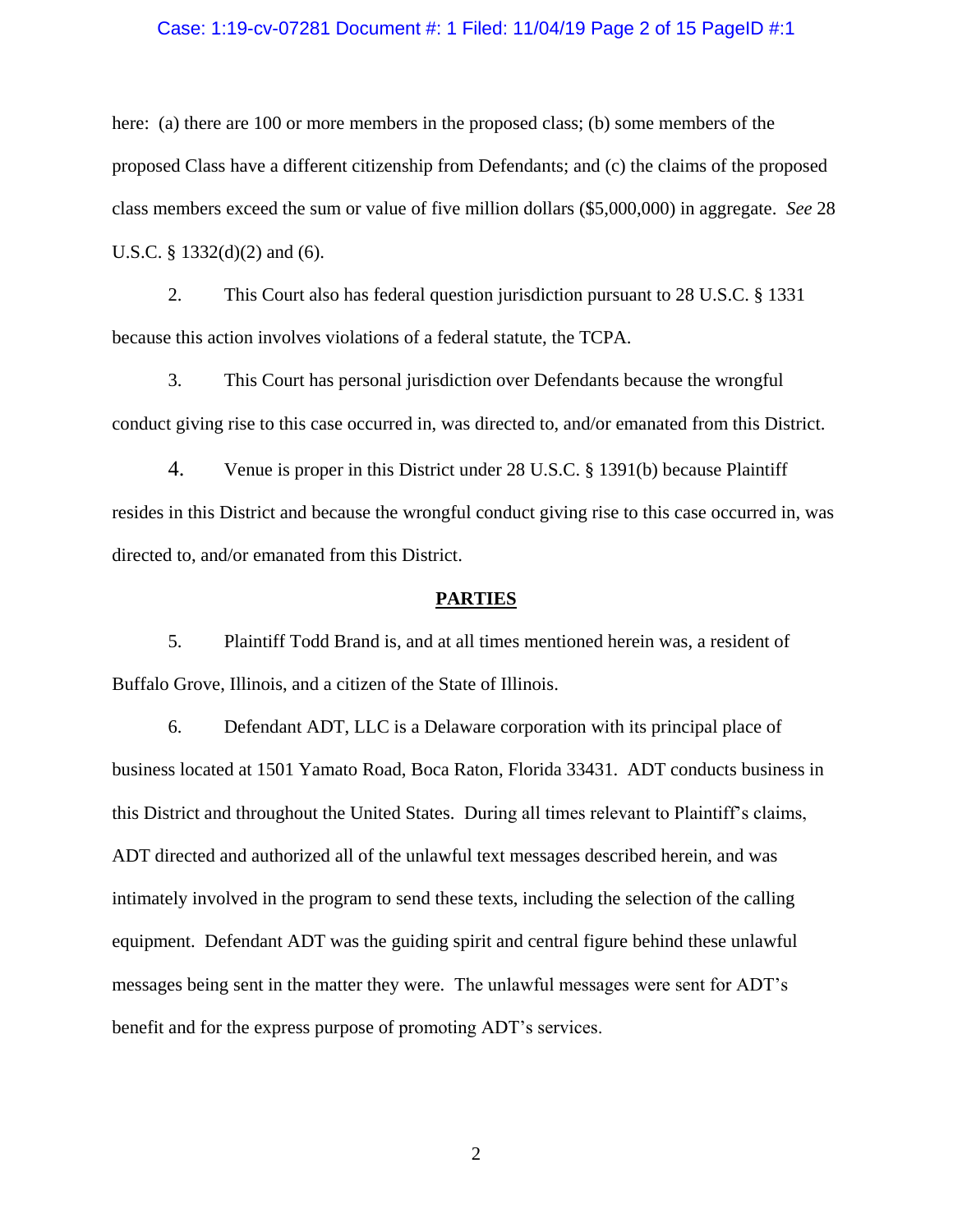### Case: 1:19-cv-07281 Document #: 1 Filed: 11/04/19 Page 3 of 15 PageID #:1

7. Defendant Safe Streets USA, LLC is a Delaware limited liability company with its principal place of business located at 5305 Raynor Road, Suite 100, Garner, NC 27529. Safe Streets conducts business in this District and throughout the United States. Defendant Safe Streets is an authorized dealer and retailer of ADT home security systems. Defendant Safe Streets contracts Defendant Resource Marketing Corp., LLC to send text messages on its behalf. During all times relevant to Plaintiff's claims, Safe Streets directed and authorized all of the unlawful text messages described herein and was intimately involved in the program to send these texts, including the selection of the calling equipment. Defendant Safe Streets was the guiding spirit and central figure behind these unlawful messages being sent in the matter they were.

8. Defendant Resource Marketing Corp., LLC is a Delaware limited liability company with its principal place of business located at 800 Route 146, Suite 175, Clifton Park, NY 12065. Resource Marketing conducts business in this District and throughout the United States. Defendant Resource Marketing is a provider of telemarketing services. Defendant Safe Streets contracts Resource Marketing to send text messages on its behalf.

## **FACTS COMMON TO ALL CAUSES OF ACTION**

#### **A. The TCPA Of 1991**

9. In 1991, Congress enacted the TCPA in response to a growing number of consumer complaints regarding certain telemarketing practices.

10. The TCPA regulates, among other things, the use of automated telephone equipment, or "autodialers," defined as equipment which "has the capacity . . . (a) to store or produce telephone numbers to be called, using a random or sequential number generator; and (b) to dial such numbers." 47 U.S.C. § 227(a)(1). Specifically, the plain language of section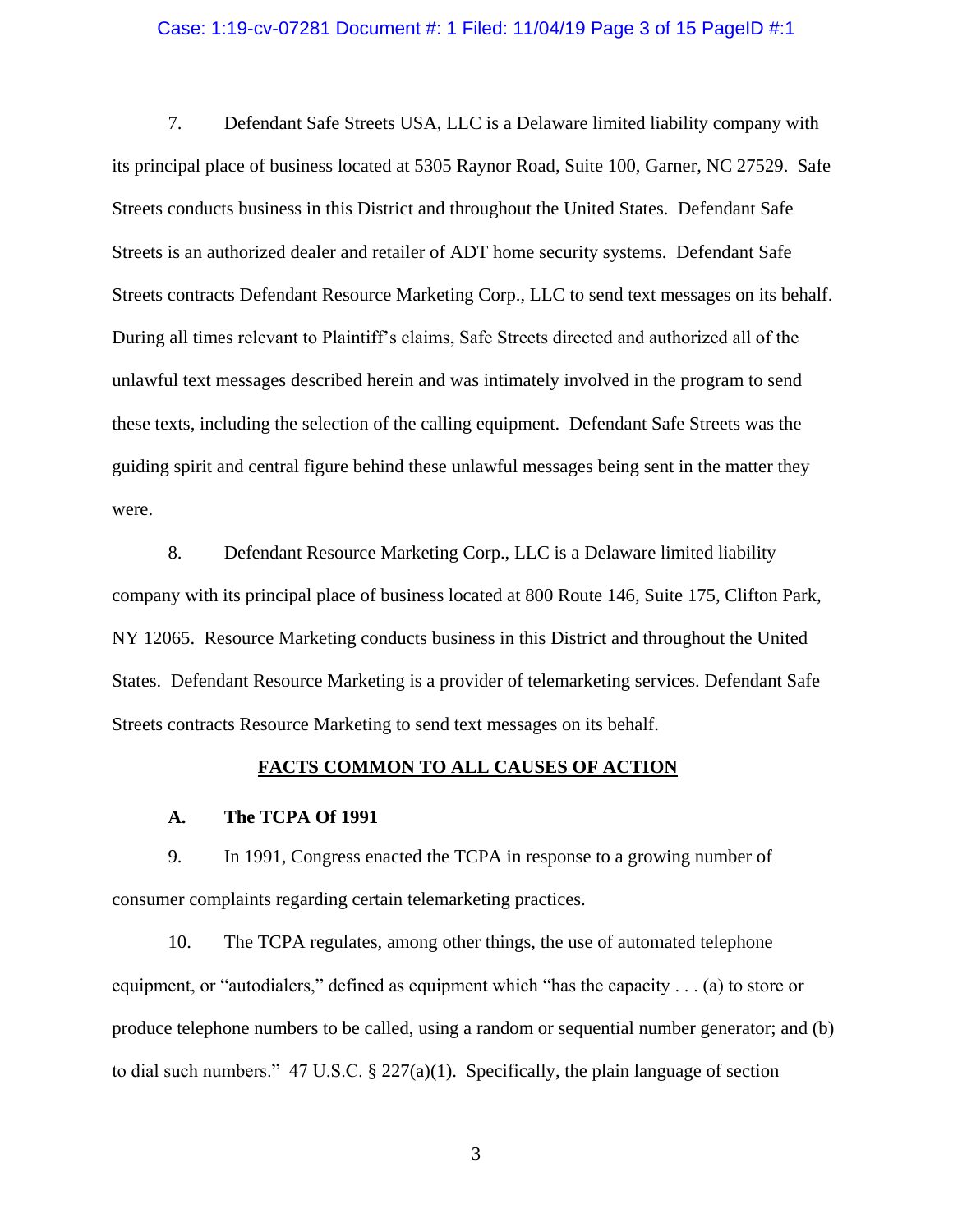### Case: 1:19-cv-07281 Document #: 1 Filed: 11/04/19 Page 4 of 15 PageID #:1

 $227(b)(1)(A)(iii)$  prohibits the use of autodialers to make any call to a wireless number in the absence of an emergency or the prior express consent of the called party. The same section forbids making calls using an "artificial or prerecorded voice." *Id.*

11. The FCC has issued rulings clarifying that in order to obtain an individual's consent, a clear, unambiguous, and conspicuous written disclosure must be provided by the individual. 2012 FCC Order, 27 FCC Rcd. at 1839 ("[R]equiring prior written consent will better protect consumer privacy because such consent requires conspicuous action by the consumer—providing permission in writing—to authorize autodialed or prerecorded telemarketing calls. . . .").

12. The FCC has also ruled that consumers are entitled to the same protections for text messages as they are for calls to wireless numbers. *See Satterfield v. Simon & Schuster*, Inc., 569 F.3d 946, 952 (9th Cir. 2009) ("The FCC has subsequently confirmed that the prohibition on using automatic telephone dialing systems to make calls to wireless phone numbers applies to text messages (e.g. phone-to-phone [short message service]), as well as voice calls.") (internal quotations omitted).

### **B. Defendants' Text Messages To Plaintiff And Class Members**

13. Beginning in June of 2018, Defendant Resource Marketing—acting on behalf of and at the direction of Defendants Safe Streets and ADT—sent multiple unsolicited, nonemergency text messages to Plaintiff's cell phone at  $(847)$  \*\*\* - \*\*\*\* using the telephone number (855) 276-6166,.

14. On June 26, 2018 at 10:09 AM, Plaintiff received an unsolicited text message from the telephone number (855) 276-6166 from an individual identifying himself as "Sam from ADT." The message reads: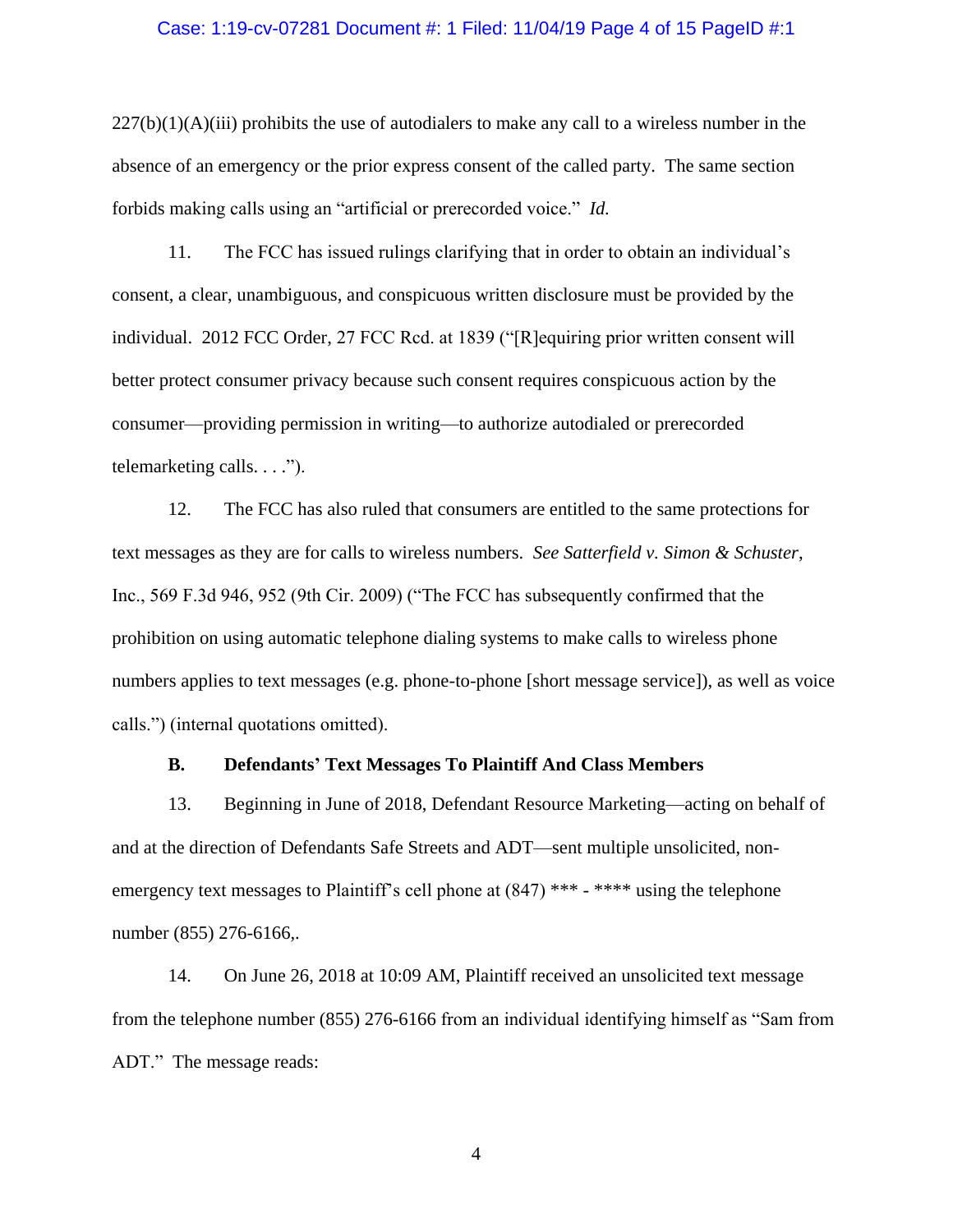# Case: 1:19-cv-07281 Document #: 1 Filed: 11/04/19 Page 5 of 15 PageID #:1

Hey it's Sam from ADT. We are in your area this week with \$100 dollar gift cards and \$850 of free equipment. Can we chat real quick so you don't miss out?

15. On June 28, 2018, Plaintiff received the following text message from (855) 276-

6166: "Hey, Sam from ADT again. We are right in your area now and going door to door. Do you have a second for me to explain this promotion?" After receiving this call, Plaintiff called the number back and spoke with a customer service representative who offered to make an appointment with Plaintiff to discuss ADT's services.

16. On July 17, 2018, Plaintiff received the following text message from (855) 276-

6166: "Hey it's Pat on behalf of ADT Home Security. We are in your area this week with \$100 gift cards and \$850 of free equipment. Let's chat so you don't miss out."

17. The following is a screenshot showing all three text messages:

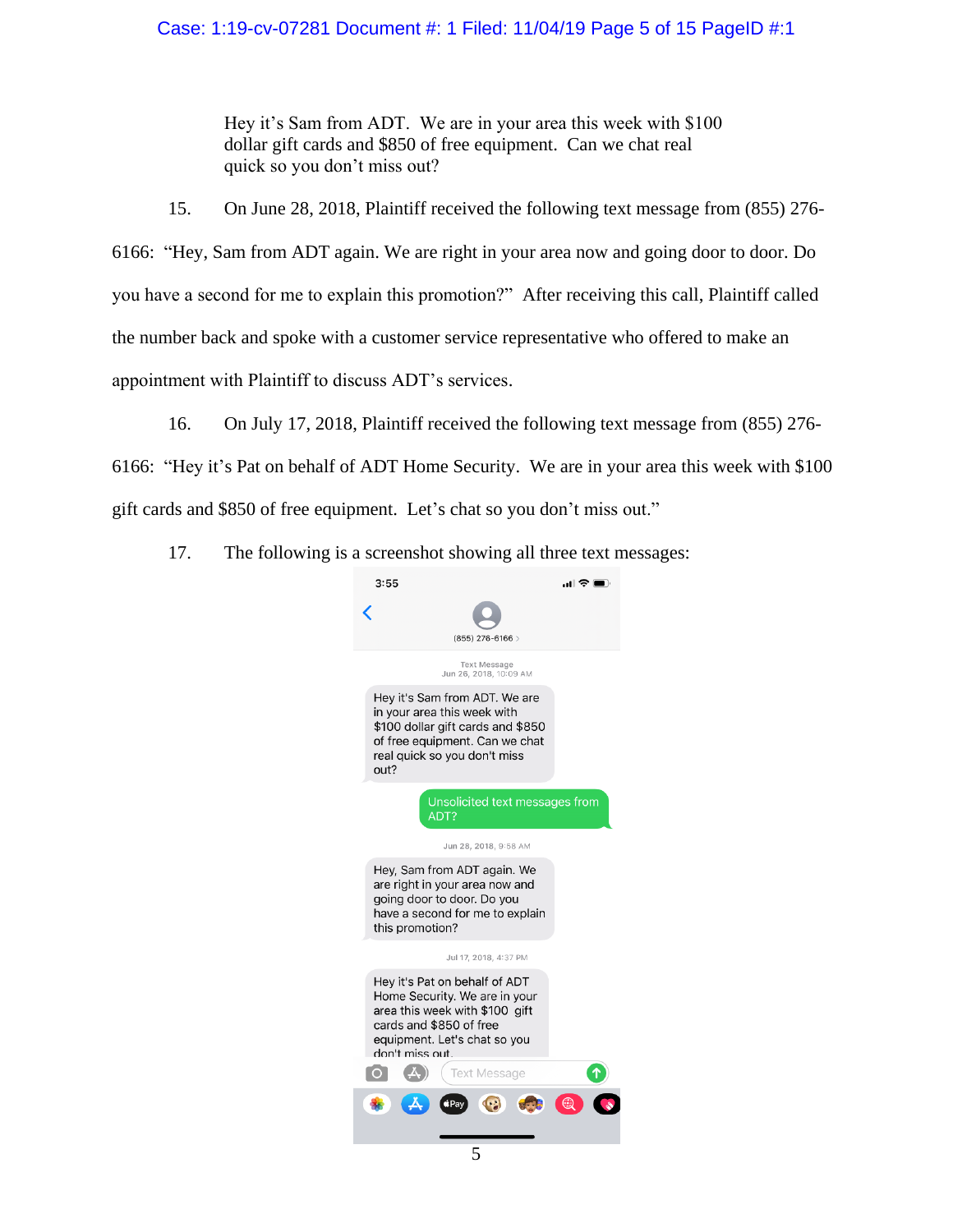### Case: 1:19-cv-07281 Document #: 1 Filed: 11/04/19 Page 6 of 15 PageID #:1

18. Upon information and belief, the text messages originated from a telephone number owned and operated by Defendant Resource Marketing.

19. Defendant Resource Marketing sent the text messages on behalf of Defendants Safe Streets and ADT using an automatic telephone dialing system ("ATDS") without obtaining Plaintiff's prior express written consent.

20. The text messages were impersonal and generic, a hallmark of an ATDS.

According to the Federal Communications Commission and experts on telecommunications equipment, an ATDS has the inherent present capacity to both (1) store and dial a list of telephone numbers without human intervention, and (2) generate random or sequential telephone numbers and to then text those numbers.

21. Prior to the text messages at issue in this action, Mr. Brand had no contact with any of the Defendants and had never inquired into any ADT services. He has never consented in writing, or otherwise, to receive autodialed text messages from Defendants.

22. Online consumer complaints regarding unsolicited phone calls from the (855) 276-6166 are legion:

- "Got a text msg from this number: Hey it's Sam from ADT. We are in your area this week with \$100 dollar gift cards and \$850 of free equipment. Can we chat real quick so you don't miss out?"<sup>1</sup>
- "I also got a text from this number just today . . . Hey it's Pat from ADT. We are in your area this week with \$100 dollar gift cards and \$850 of free equipment. Can we chat real quick so you don't miss out?"<sup>2</sup>
- 23. These consumer complaints suggest Defendants are texting so many people that

they are almost certainly using automated technology that would constitute an ATDS.

 $\overline{a}$ 

<sup>1</sup> https://800notes.com/Phone.aspx/1-855-276-6166

<sup>2</sup> *Id.*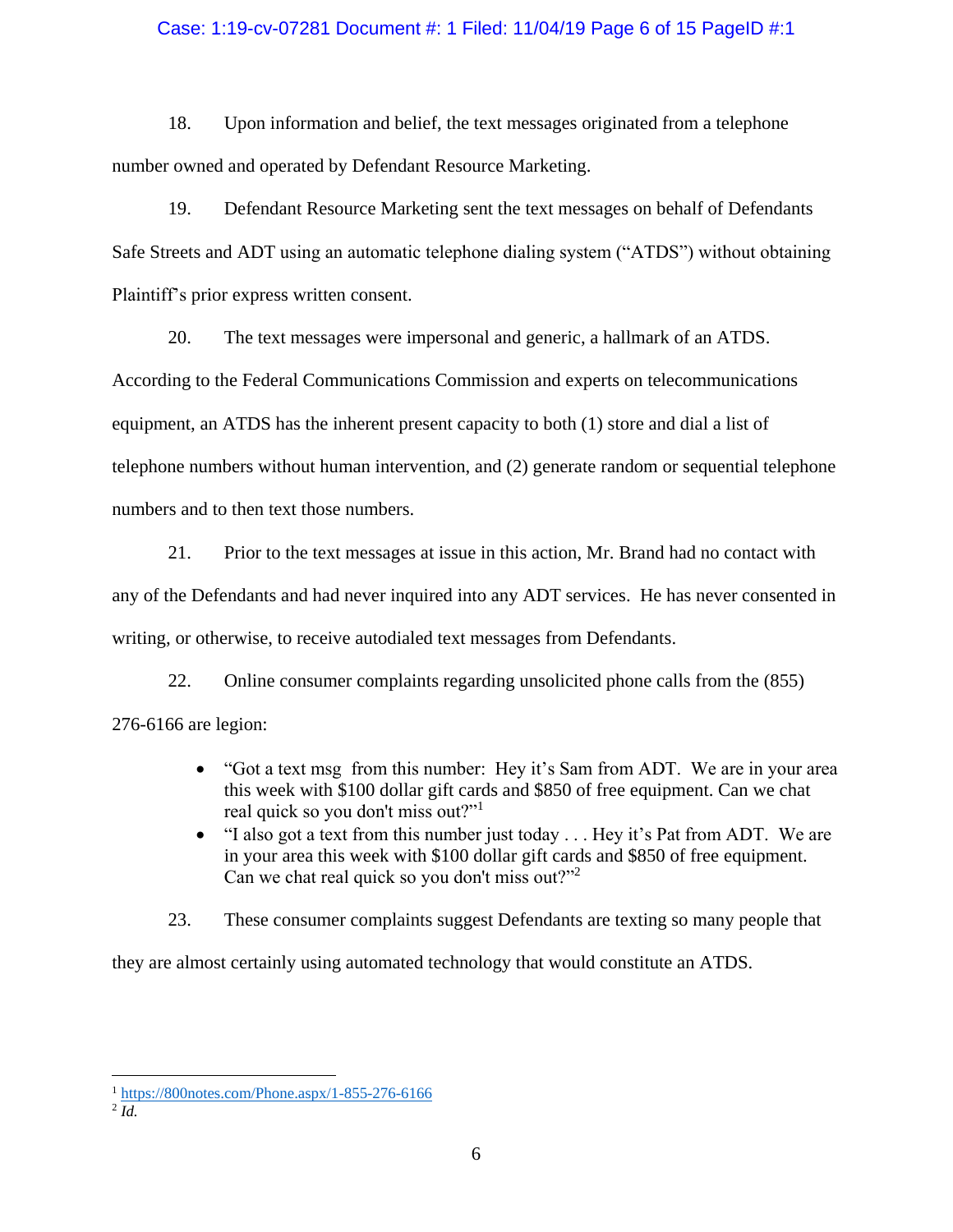#### Case: 1:19-cv-07281 Document #: 1 Filed: 11/04/19 Page 7 of 15 PageID #:1

24. Given the size of Defendants' businesses, the generic nature of the text messages that Plaintiff received, and the number of complaints about Defendants online, there is little doubt that Defendants sent similar or identical text messages to thousands of other consumers as well.

25. Defendants knowingly sent (and continue to send) autodialed text messages to the cellular telephones of Plaintiff and other consumers without the prior express written consent of the text recipients. In so doing, Defendants have caused actual concrete harm to Plaintiff and the Class members, because such individuals have been subjected to invasion of privacy, unwanted/intrusive text messages, have been required to pay cell phone service providers for unwanted text messages, lost use of their cell at the time of receiving the unwanted text message, wasted time on receipt of and reading of the unwanted text messages, and have been subjected to increased electricity charges from receipt of unwanted text messages.

### **SAFE STREETS AND ADT'S VICARIOUS LIABILITY FOR THE TEXT MESSAGES**

26. ADT and Safe Streets are each a "person," as defined by 47 U.S.C. § 153(39).

27. The FCC is tasked with promulgating rules and orders related to enforcement of the TCPA. *See* 47 U.S.C. § 227(b)(2).

28. The FCC has explained that its "rules generally establish that the party on whose behalf a solicitation is made bears ultimate responsibility for any violations." *See In re Rules & Regulations Implementing the TCPA*, 10 FCC Rcd. 12391, 12397 (1995).

29. In its January 4, 2008 ruling, the FCC reiterated that a company on whose behalf a telephone call is made bears the responsibility for any violations. *In re Rules and Regulations Implementing the TCPA*, CG Docket No. 02-278, FCC 07-232, Declaratory Ruling, 10 (Jan. 4, 2008) (specifically recognizing "on behalf of" liability in the context of an autodialed or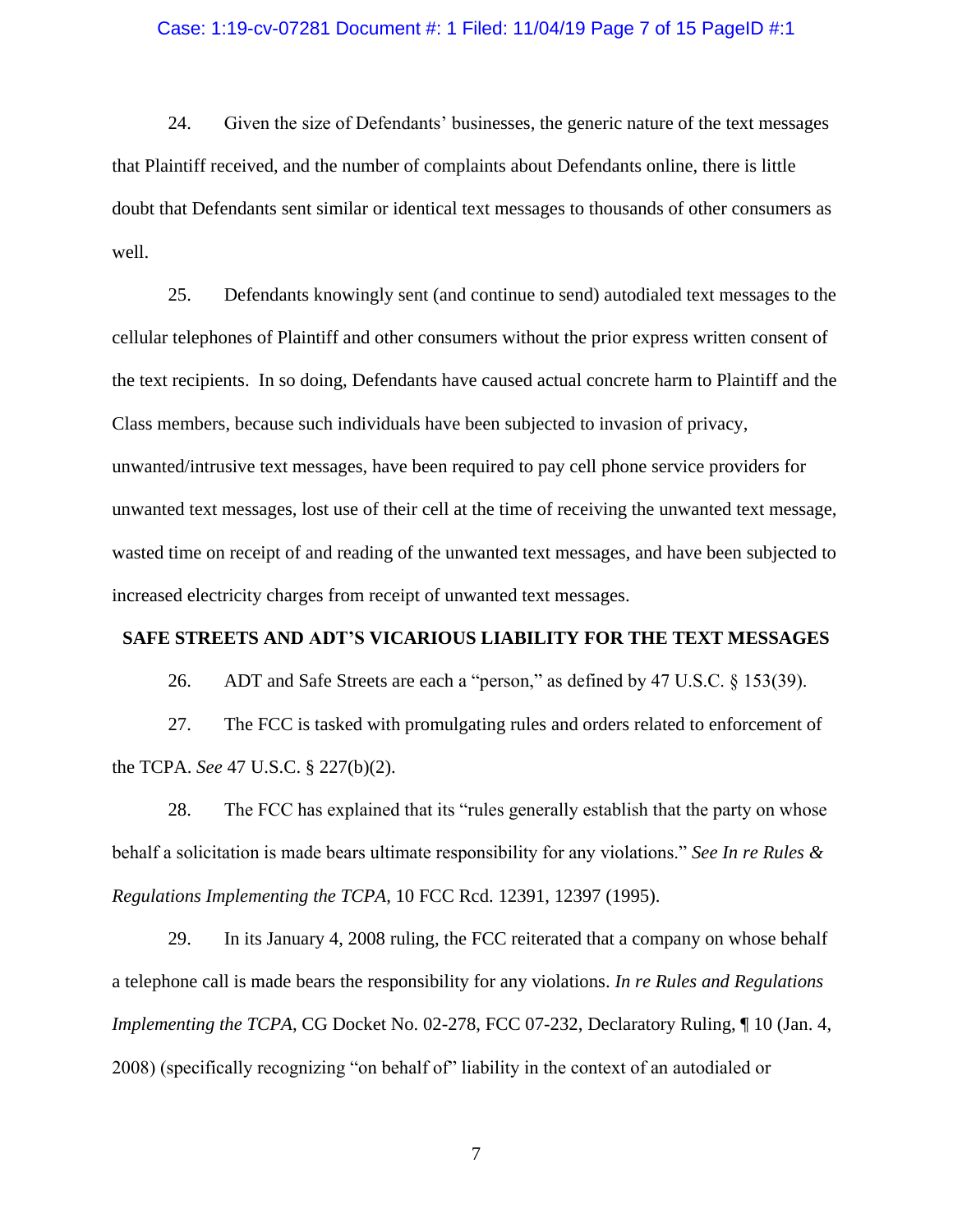## Case: 1:19-cv-07281 Document #: 1 Filed: 11/04/19 Page 8 of 15 PageID #:1

prerecorded message call sent to a consumer by a third party on another entity's behalf under 47

U.S.C. § 227(b)).

30. On May 9, 2013, the FCC confirmed this principle in a Declaratory Ruling

holding that sellers such as ADT and Safe Streets may not avoid liability by outsourcing

telemarketing:

[A]llowing the seller to avoid potential liability by outsourcing its telemarketing activities to unsupervised third parties would leave consumers in many cases without an effective remedy for telemarketing intrusions. This would particularly be so if the telemarketers were judgment proof, unidentifiable, or located outside the United States, as is often the case. Even where third-party telemarketers are identifiable, solvent, and amenable to judgment limiting liability to the telemarketer that physically places the call would make enforcement in many cases substantially more expensive and less efficient, since consumers (or law enforcement agencies) would be required to sue each marketer separately in order to obtain effective relief. As the FTC noted, because "[s]ellers may have thousands of 'independent' marketers, suing one or a few of them is unlikely to make a substantive difference for consumer privacy."

*In re Joint Petition Filed by DISH Network*, 28 FCC Rcd. 6574, 6588 (¶ 37) (2013) ("May 2013 FCC Ruling") (internal citations omitted).

31. More specifically, the May 2013 FCC Ruling held that, even in the absence of

evidence of a formal contractual relationship between the seller and the telemarketer, a seller is

liable for telemarketing calls if the telemarketer "has apparent (if not actual) authority" to make

the calls. *Id.* at 6586 (¶ 34).

32. The May 2013 FCC Ruling rejected a narrow view of TCPA liability, including

the assertion that a seller's liability requires a finding of formal agency and immediate direction

and control over the third-party who placed the telemarketing call. *Id.* at 6587 n.107.

33. The May 2013 FCC Ruling further clarifies the circumstances under which a

telemarketer has apparent authority:

[A]pparent authority may be supported by evidence that the seller allows the outside sales entity access to information and systems that normally would be within the seller's exclusive control, including: access to detailed information regarding the nature and pricing of the seller's products and services or to the seller's customer information. The ability by the outside sales entity to enter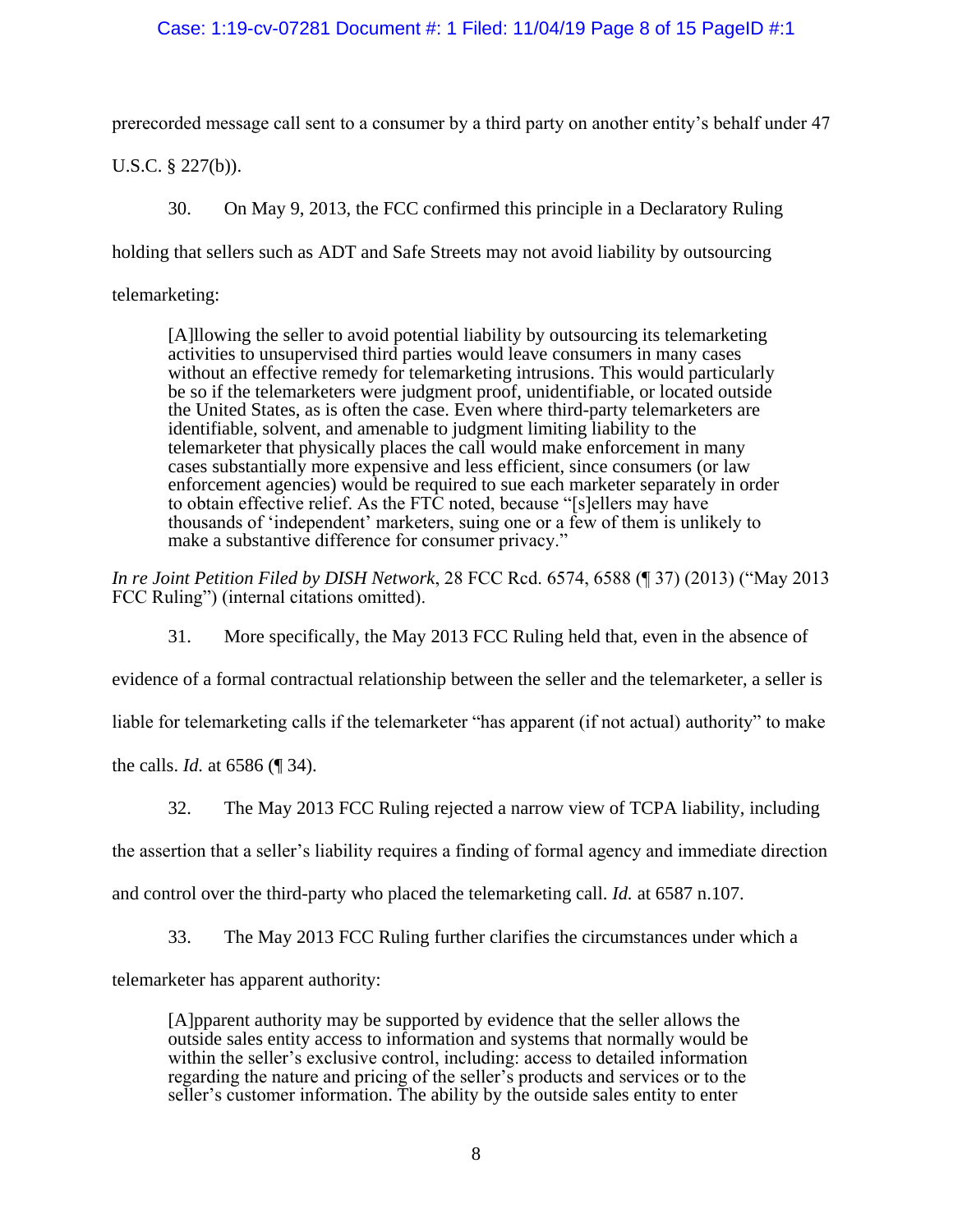consumer information into the seller's sales or customer systems, as well as the authority to use the seller's trade name, trademark and service mark may also be relevant. It may also be persuasive that the seller approved, wrote or reviewed the outside entity's telemarketing scripts. Finally, a seller would be responsible under the TCPA for the unauthorized conduct of a third-party telemarketer that is otherwise authorized to market on the seller's behalf if the seller knew (or reasonably should have known) that the telemarketer was violating the TCPA on the seller's behalf and the seller failed to take effective steps within its power to force the telemarketer to cease that conduct.

*Id.* at 6592 (¶ 46)

34. ADT and Safe Streets are legally responsible for ensuring that the company that made the calls complied with the TCPA, even if they did not themselves make the calls.

35. ADT and Safe Streets knowingly and actively accepted business that originated

through the illegal telemarketing calls of Defendant Resource Marketing, the company that made

the calls.

36. By hiring a company to make calls on its behalf, ADT and Safe Streets

"manifest[ed] assent to another person … that the agent shall act on the principal's behalf and subject to the principal's control" as described in the Restatement (Third) of Agency.

37. Moreover, ADT and Safe Streets maintained interim control over the actions of the party that made the calls.

38. For example, ADT and Safe Streets had control over whether, and under what circumstances, it would accept a customer.

39. Furthermore, ADT and Safe Streets had day-to-day control over the actions of the calling party, including the ability to prohibit it from using a pre-recorded message to contact potential customers.

40. Additionally, ADT and Safe Streets restricted the geographic location of the calls made by Resource Marketing promoting ADT's services.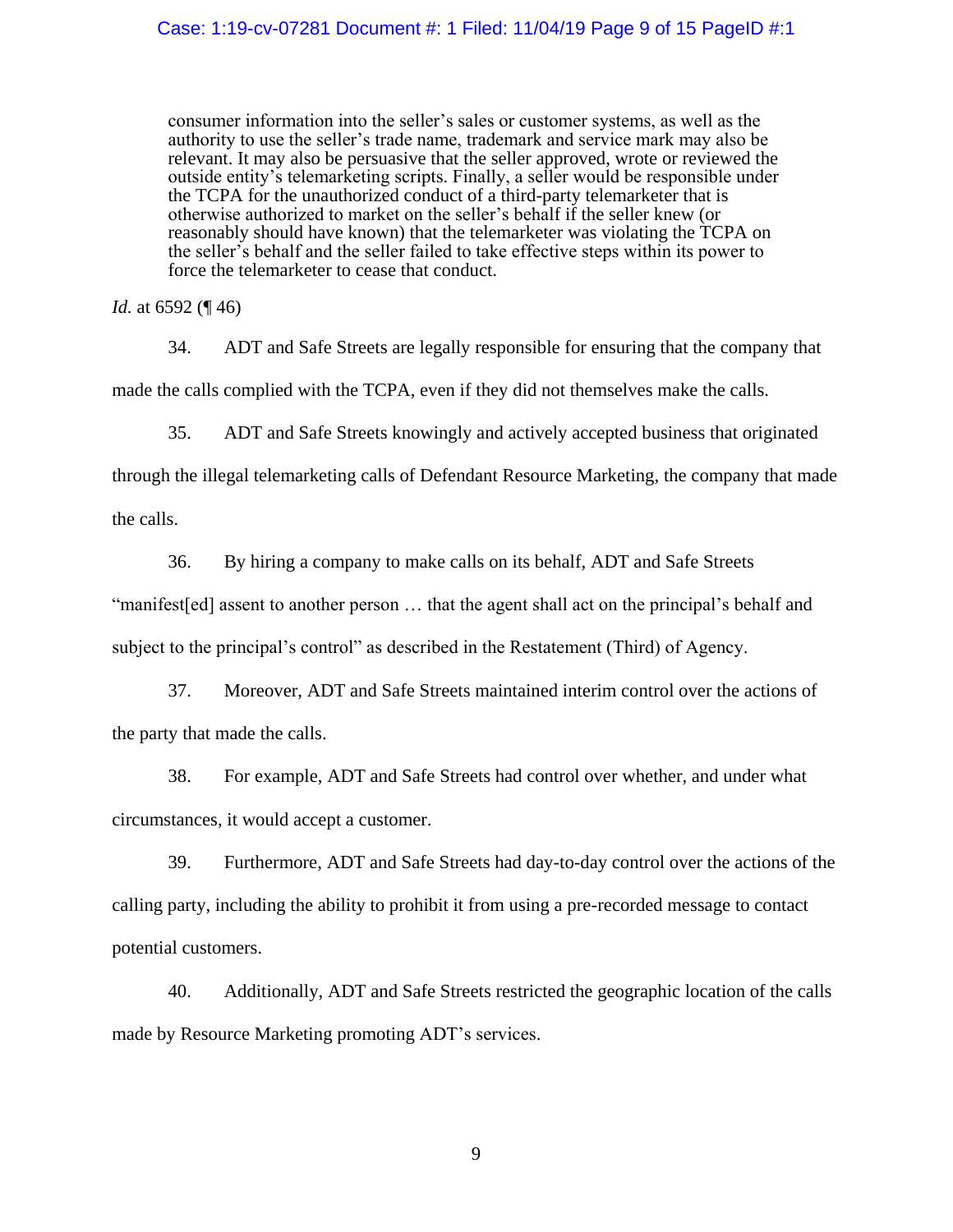41. Finally, the May 2013 FCC Ruling states that called parties may obtain "evidence of these kinds of relationships … through discovery, if they are not independently privy to such information." *Id.* at 6592-593 (¶ 46). Moreover, evidence of circumstances pointing to apparent authority on behalf of the telemarketer "should be sufficient to place upon the seller the burden demonstrating that a reasonable consumer would not sensibly assume that the telemarketer was acting as the seller's authorized agent." *Id.* at 6593 (¶ 46).

# **CLASS ACTION ALLEGATIONS**

42. Plaintiff brings this action on behalf of himself and all other persons similarly situated.

43. Plaintiff proposes the following Class definition:

All persons within the United States who (a) received a text message on his or her cellular telephone; (b) made by or on behalf of Defendants; (c) without giving prior express written consent to Defendants; (d) at any time in the period that begins four years before the filing of the complaint in this action to the date that class notice is disseminated.

44. Plaintiff represents, and is a member of, this proposed Class. Excluded from the

Classes are Defendants and any entities in which Defendants have a controlling interest,

Defendants' agents and employees, any Judge and/or Magistrate Judge to whom this action is

assigned, and any member of such Judges' staffs and immediate families.

45. **Numerosity.** Plaintiff does not know the exact number of members in the

proposed Class, but reasonably believes, based on the scale of Defendants' business, that the

Class is so numerous that individual joinder would be impracticable.

# 46. **Existence and predominance of common questions of law and fact.** Plaintiff

and all members of the proposed Class have been harmed by the acts of Defendants in the form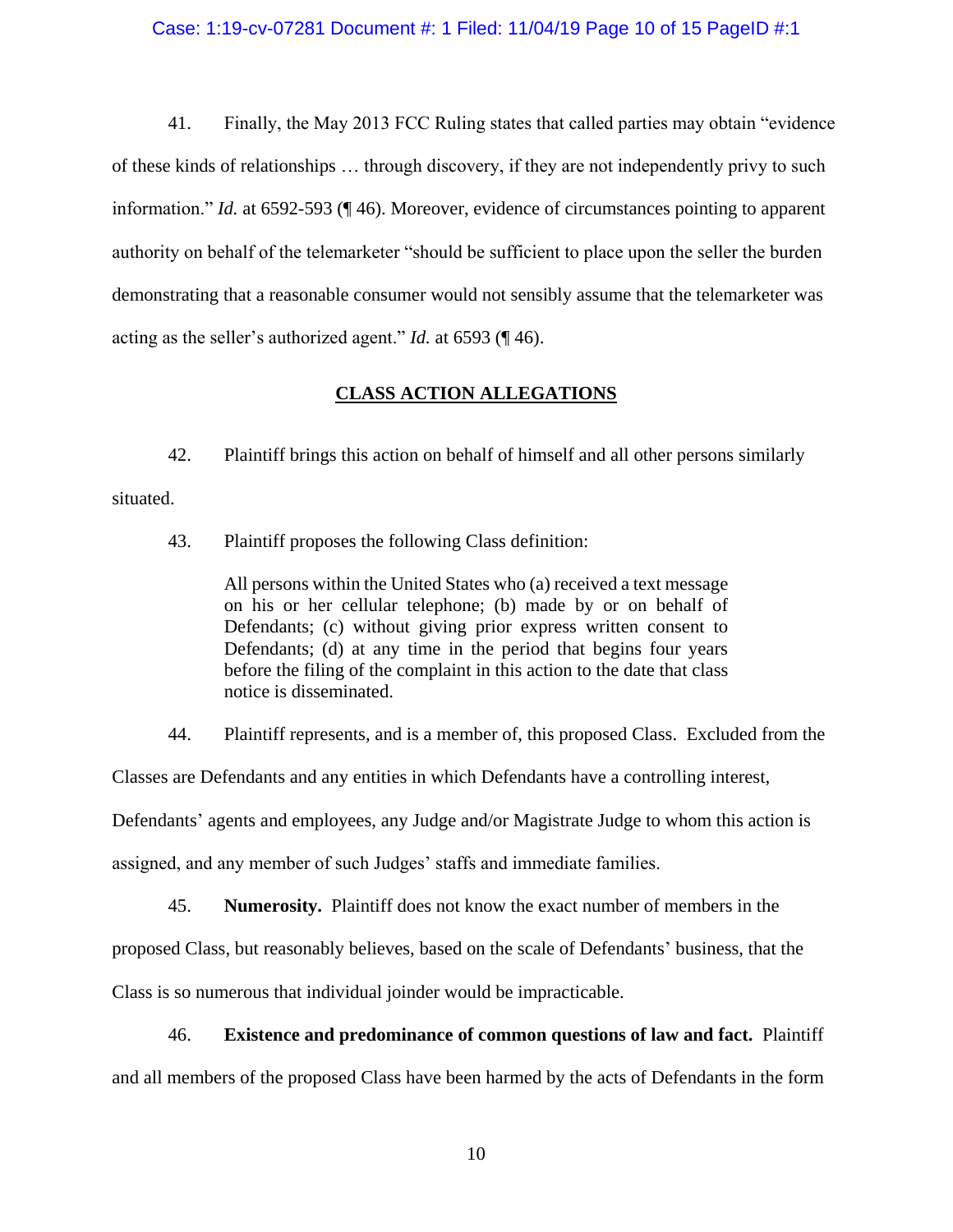## Case: 1:19-cv-07281 Document #: 1 Filed: 11/04/19 Page 11 of 15 PageID #:1

of multiple involuntary telephone and electrical charges, the aggravation, nuisance, and invasion of privacy that necessarily accompanies the receipt of unsolicited and harassing text messages, and violations of their statutory rights.

47. The disposition of the claims in a class action will provide substantial benefit to the parties and the Court in avoiding a plethora of identical suits.

48. The proposed Class can be easily identified through records maintained by Defendants.

49. There are well defined, nearly identical, questions of law and fact affecting all parties. The questions of law and fact involving the class claims predominate over questions which may affect individual members of the proposed class. Those common question of law and fact include, but are not limited to, the following:

- a. Whether Defendants sent text messages to Plaintiff and class members using an ATDS without their prior express written consent;
- b. Whether Defendants' conduct was knowing and/or willful;
- c. Whether Defendants are liable for damages, and the amount of such damages; and
- d. Whether Defendants should be enjoined from engaging in such conduct in the future.

50. **Typicality.** Plaintiff asserts claims that are typical of each member of the Class because they are all persons who received text messages on their cellular telephones using an ATDS without their prior express written consent. Plaintiff will fairly and adequately represent and protect the interests of the proposed class, and has no interests which are antagonistic to any member of the proposed class.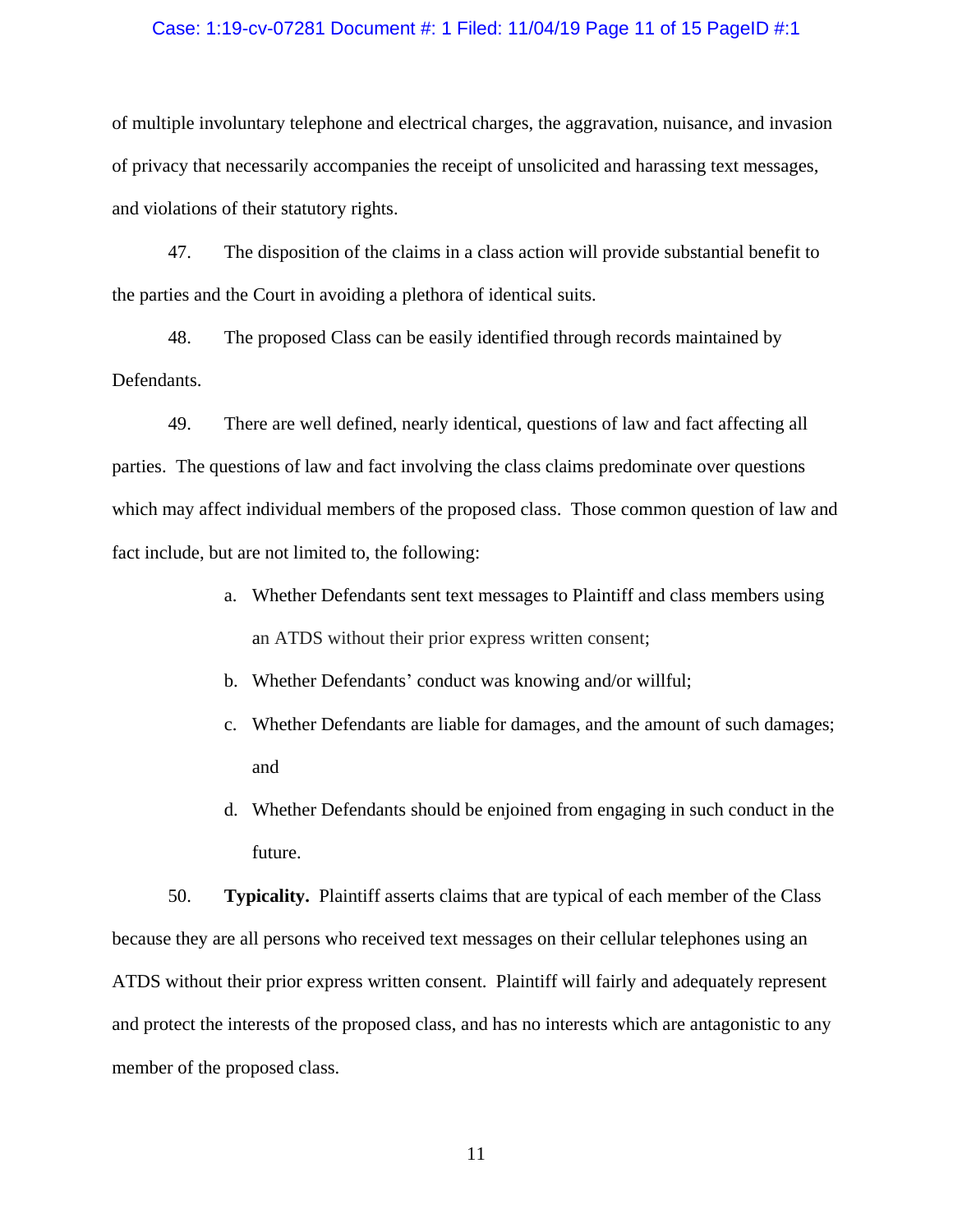#### Case: 1:19-cv-07281 Document #: 1 Filed: 11/04/19 Page 12 of 15 PageID #:1

51. **Adequacy of Representation.** Plaintiff will fairly and adequately represent and protect the interests of the proposed class, and has no interests which are antagonistic to any member of the proposed Class.

52. Plaintiff has retained counsel experienced in handling class action claims involving violations of federal and state consumer protection statutes.

53. **Superiority.** A class action is the superior method for the fair and efficient adjudication of this controversy.

54. Class-wide relief is essential to compel Defendants to comply with the TCPA.

55. The interest of the members of the proposed Class in individually controlling the prosecution of separate claims against Defendants is small because the statutory damages in an individual action for violation of the TCPA are relatively small.

56. Management of these claims is likely to present significantly fewer difficulties than are presented in many class claims because the text messages at issue are all automated and the members of the Class, by definition, did not provide the prior express written consent required under the statute to authorize text messages to their cellular telephones.

57. Defendants have acted on grounds generally applicable to the proposed Class, thereby making final injunctive relief and corresponding declaratory relief with respect to the proposed Class as a whole appropriate.

58. Moreover, upon information and belief, Plaintiff alleges that the TCPA violations complained of herein are substantially likely to continue in the future if an injunction is not entered.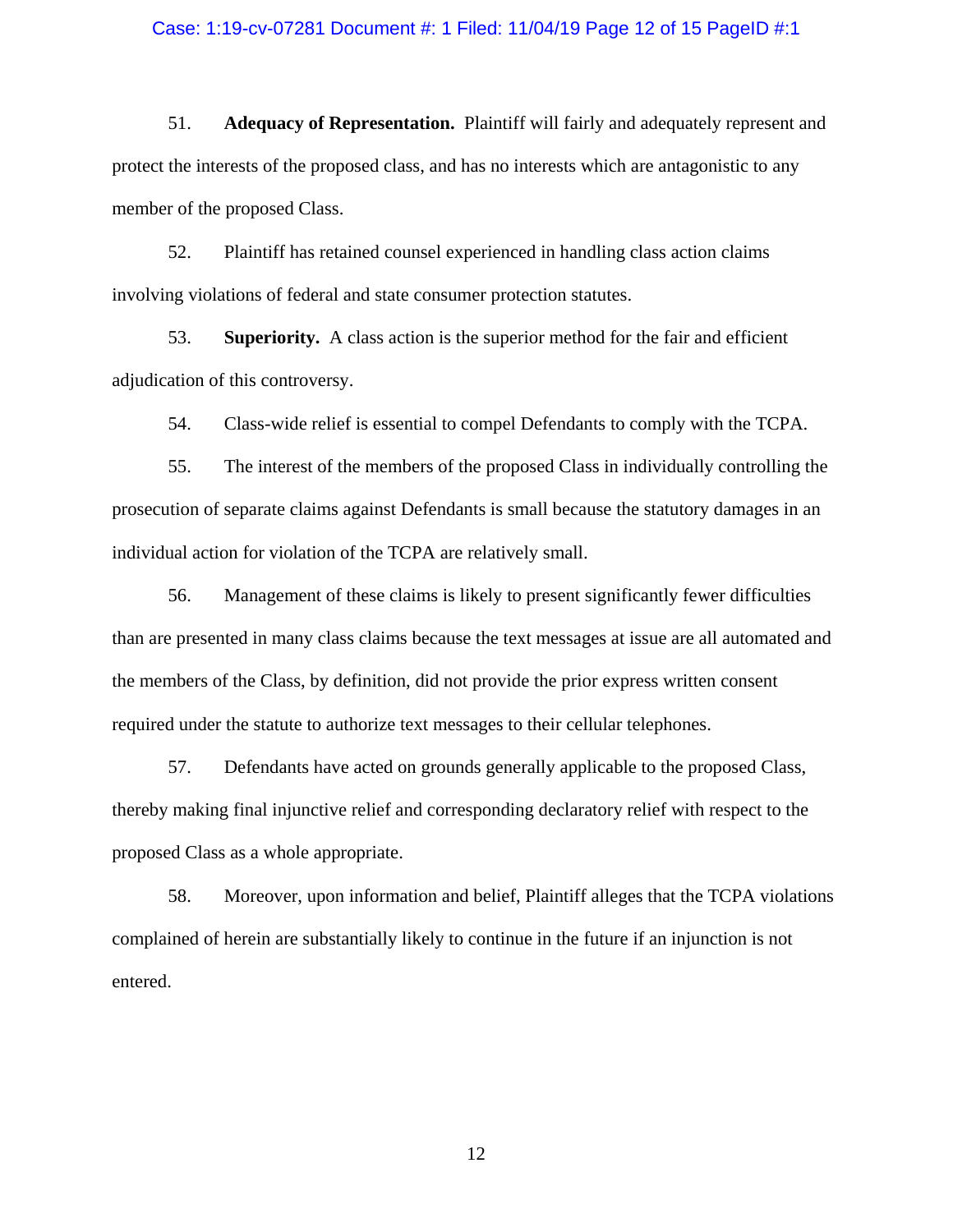## **FIRST CAUSE OF ACTION KNOWING AND/OR WILLFUL VIOLATIONS OF THE TELEPHONE CONSUMER PROTECTION ACT, 47 U.S.C. § 227,** *et seq***.**

59. Plaintiff incorporates by reference the foregoing paragraphs of this Complaint as if fully stated herein.

60. The foregoing acts and omissions of Defendants constitute knowing and/or willful violations of the TCPA, including but not limited to each of the above-cited provisions of 47 U.S.C. § 227 *et seq*.

61. As a result of Defendants' knowing and/or willful violations of 47 U.S.C. § 227 *et* 

*seq*., Plaintiff and members of the proposed Class are entitled to treble damages of up to

\$1,500.00 for each and every text message sent in violation of the statute, pursuant to 47 U.S.C.

§ 227(b)(3)(C).

62. Plaintiff and members of the proposed Class are also entitled to and do seek injunctive relief prohibiting such conduct violating the TCPA by Defendants in the future.

63. Plaintiff and members of the proposed Classes are also entitled to an award of attorneys' fees and costs.

# **SECOND CAUSE OF ACTION VIOLATIONS OF THE TELEPHONE CONSUMER PROTECTION ACT, 47 U.S.C. § 227,** *et seq***.**

64. Plaintiff incorporates by reference the foregoing paragraphs of this Complaint as if fully stated herein.

65. The foregoing acts and omissions of Defendants constitute numerous and multiple violations of the TCPA, including but not limited to each of the above-cited provisions of 47 U.S.C. § 227 *et seq.*

66. As a result of Defendants' violations of 47 U.S.C. § 227 *et seq.*, Plaintiff and members of the proposed Classes are entitled to an award of \$500.00 in statutory damages for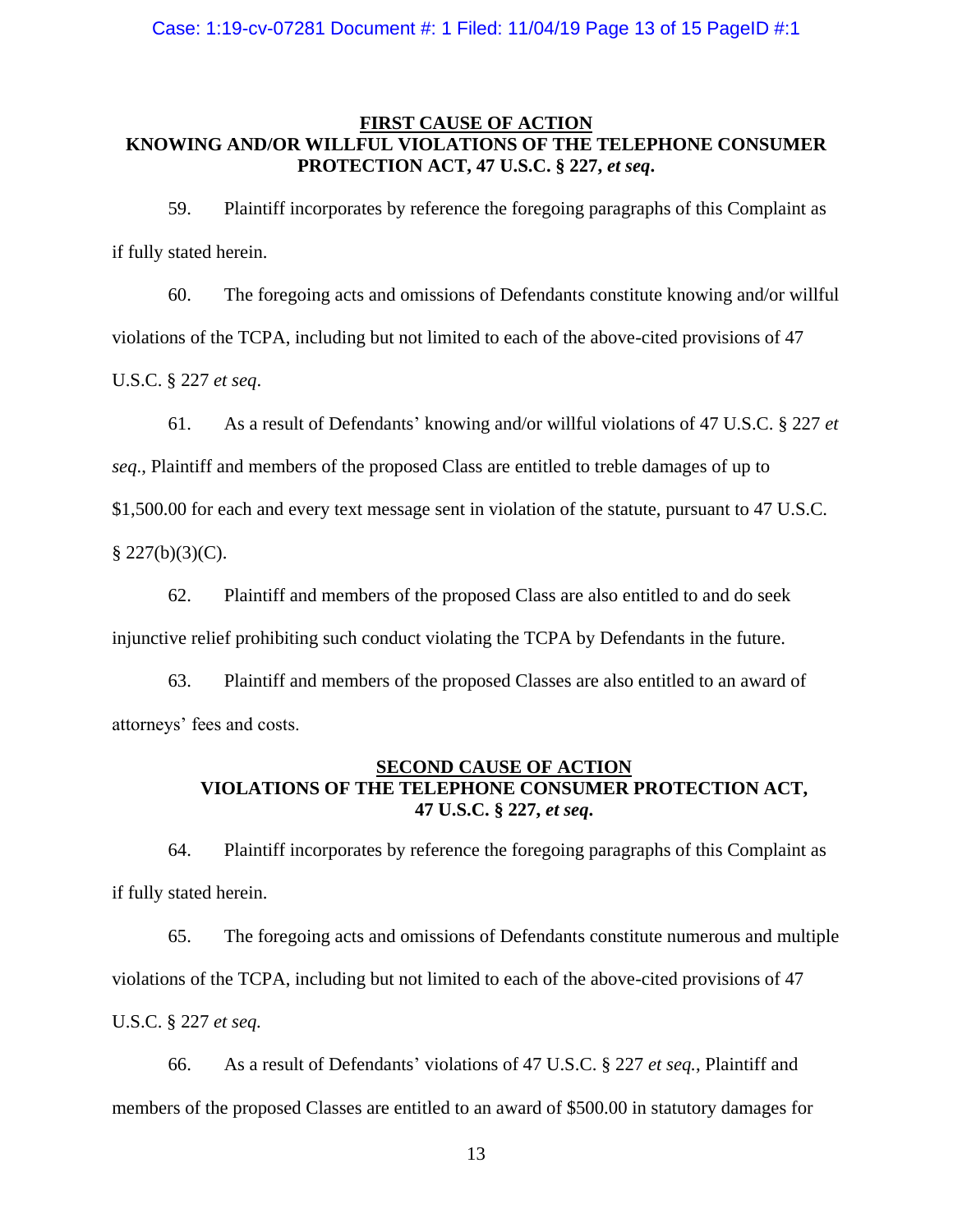### Case: 1:19-cv-07281 Document #: 1 Filed: 11/04/19 Page 14 of 15 PageID #:1

each and every text message made in violation of the statute, pursuant to 47 U.S.C. §  $227(b)(3)(B)$ .

67. Plaintiff and members of the proposed Classes are also entitled to, and do, seek injunctive relief prohibiting such conduct violating the TCPA by Defendants in the future.

68. Plaintiff and members of the proposed Class are also entitled to an award of attorneys' fees and costs.

### **PRAYER FOR RELIEF**

WHEREFORE, Plaintiff respectfully requests that the Court grant Plaintiff and all members of the proposed Class the following relief against Defendants:

- a. Injunctive relief prohibiting such violations of the TCPA by Defendants in the future;
- b. As a result of Defendants' willful and/or knowing violations of the TCPA, Plaintiff seeks for himself and each member of the proposed Class treble damages, as provided by statute, of up to \$1,500.00 for each and every text message that violated the TCPA;
- c. As a result of Defendants' violations of the TCPA, Plaintiff seeks for himself and each member of the proposed Class \$500.00 in statutory damages for each and every text message that violated the TCPA;
- d. An award of attorneys' fees and costs to counsel for Plaintiff and the proposed Class;
- e. An order certifying this action to be a proper class action pursuant to Federal Rule of Civil Procedure 23, establishing appropriate the Class, finding that Plaintiff is a proper representative of the Class, and appointing the lawyers and law firm representing Plaintiff as counsel for the Class;